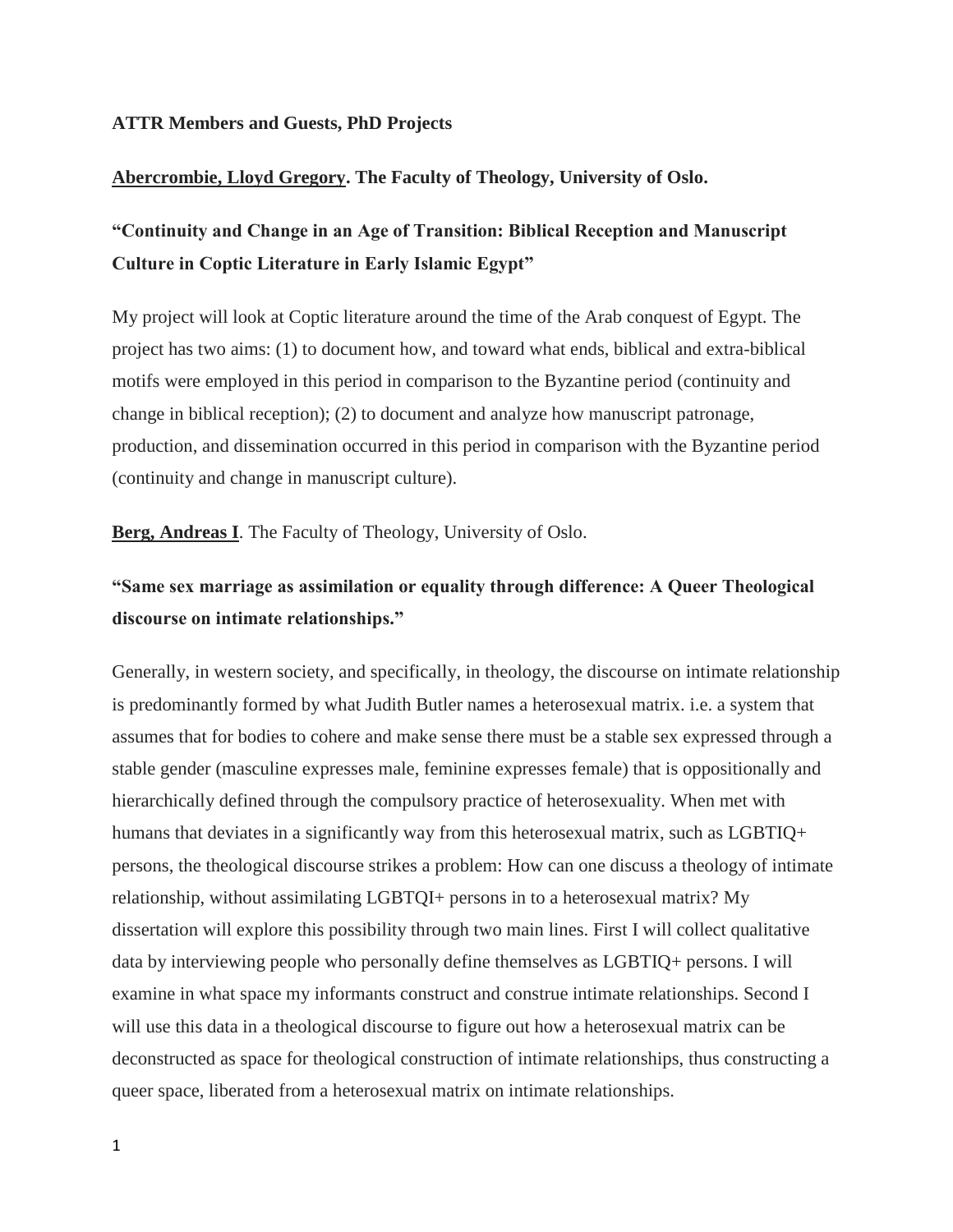**Bretfeld-Wolf, Ann-Kathrin**. Department of Philosophy and Religious studies, Norwegian University of Science and Technology.

# **"A Story of Space. Theravāda Buddhist Historiography and the Construction of Sacred Spaces in South- and Southeast Asia"**

The project takes the Theravāda Buddhist historiographical literature (vaṃsa genre) as a point of departure in order to investigate the question how Buddhist communities have been constituted through spatial interrelations in South- and Southeast Asia. The exploration of shared identities is executed with the focus on Buddhist relics and the construction of sacred sites, described in these historiographical texts.

**Costa, Bruno**. Department of archaeology, history, cultural studies and religion, Faculty of Humanities, University of Bergen.

## **"Insular Inquisition. The Holy Office in the Atlantic Islands (16th – 17th centuries)"**

This project will evaluate the activity of the Spanish and the Portuguese Inquisition in the Atlantic archipelagos (Azores, Canaries, Cape Verde, Madeira, and São Tomé and Príncipe). By resorting to the comparative method, it will analyze the agents of the Holy Office and its activity (trials, visitations, and visits to the ships), trying to establish concordance and discordance between those spaces.

**Eriksen, Evelyn**. University of Tromsø - The Arctic University of Norway

## **"The Principle of the Best Interests of the Child in kindergarten context"**

The PhD-project investigate how the Principle of the Best interests of the Child is concretized, understood, and practiced in a kindergarten context, by analysing different authorative texts, and interviewing kindergarten teachers. Texts being analysed, is various expert, political and legal documents relating to both Norwegian kindergarten and the principle of the best interests. The study is conducted through the lens of social constructionism and apply a hermeneutic understanding.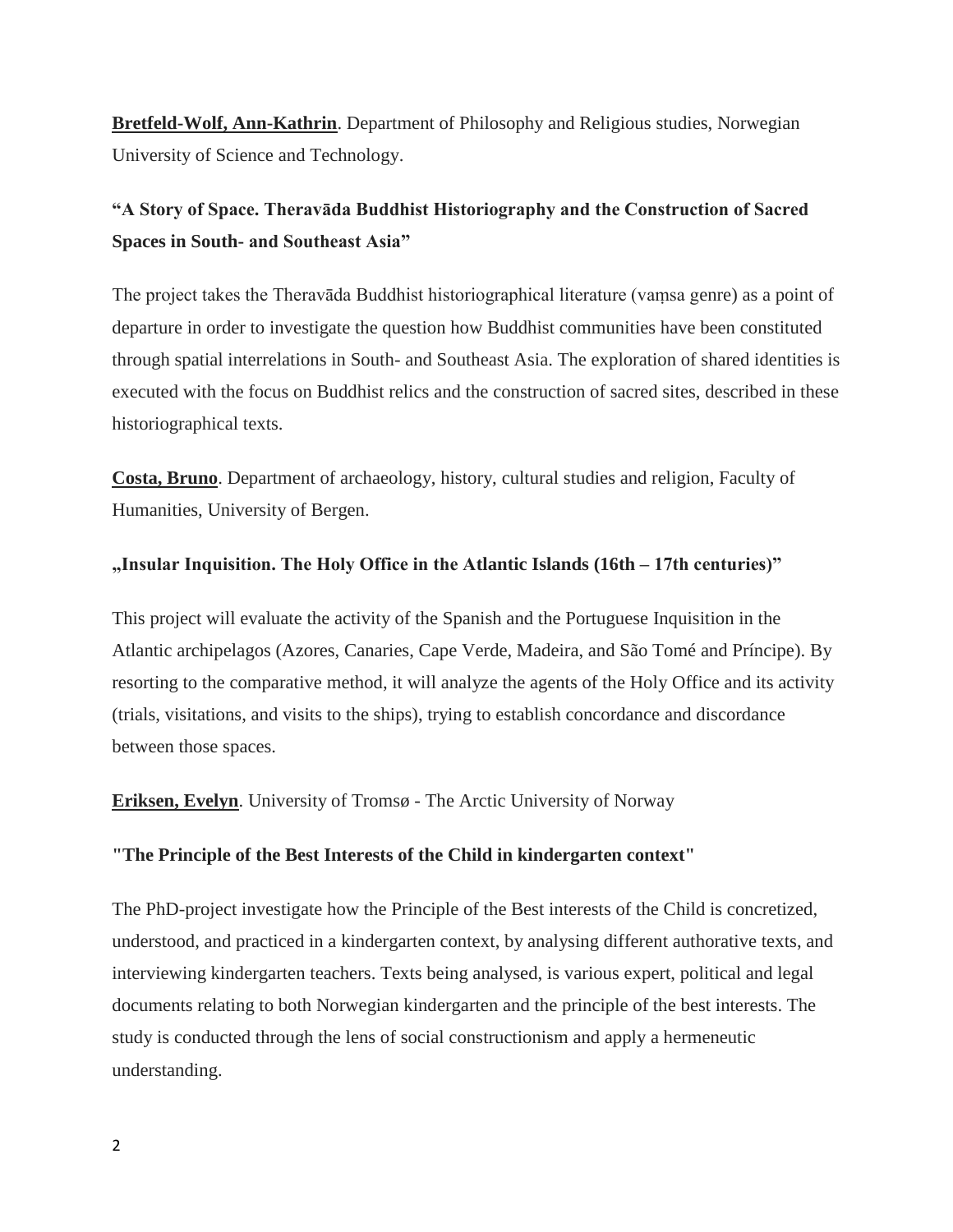**Folkestad, Ragnhild Schiager**. Department of Philosophy and Religious studies, Norwegian University of Science and Technology.

**"Musical understanding, meaning-relations and the grammar of aesthetical language games. – New perspectives on the later Wittgenstein and the relation of music and language."**

My research project will look closely into some of the writings of Ludwig Wittgenstein (1889- 1951), with a main focus on his writings and remarks about music in relation to philosophy. In the vast commentary literature on Wittgenstein, commentators have barely started to pay attention to Wittgenstein combined enquiry of aesthetics and language. It is my aim to explore and to bring out this aspect of Wittgenstein's texts.

**Heesch, Jon Petter**. The Faculty of Theology, University of Oslo.

## **"Deconstructing die Sichtungszeit- understanding Zinzendorfs Blood and Wounds theology"**

Nikolaus Ludwig von Zinzendorf (1700-1760): founder of Herrnhut, visionary, "count without borders", world wide traveller, missionary and mystic. Die Sichtungszeit (the Sifting Period has, almost without exception, been interpreted as the period between 1743 and 1750, widely accepted since Hermann Plitts three volume work on the life of Zinzendorf (1871), and to this day. Why is one scentific interpretation regarded as normative for such a long time? My thesis is a reading of texts spanning the whole literary production of Zinzendorf. My aim is to convey that the key features of die Sichtungszeit are present throughout his works, also the ones preceding 1743. Furthermore, I will widen the scope by showing that his theology carries influences from a much wider Christian tradition. Constructing a certain timeframe has been a nice and tidy approach, but it is flawed.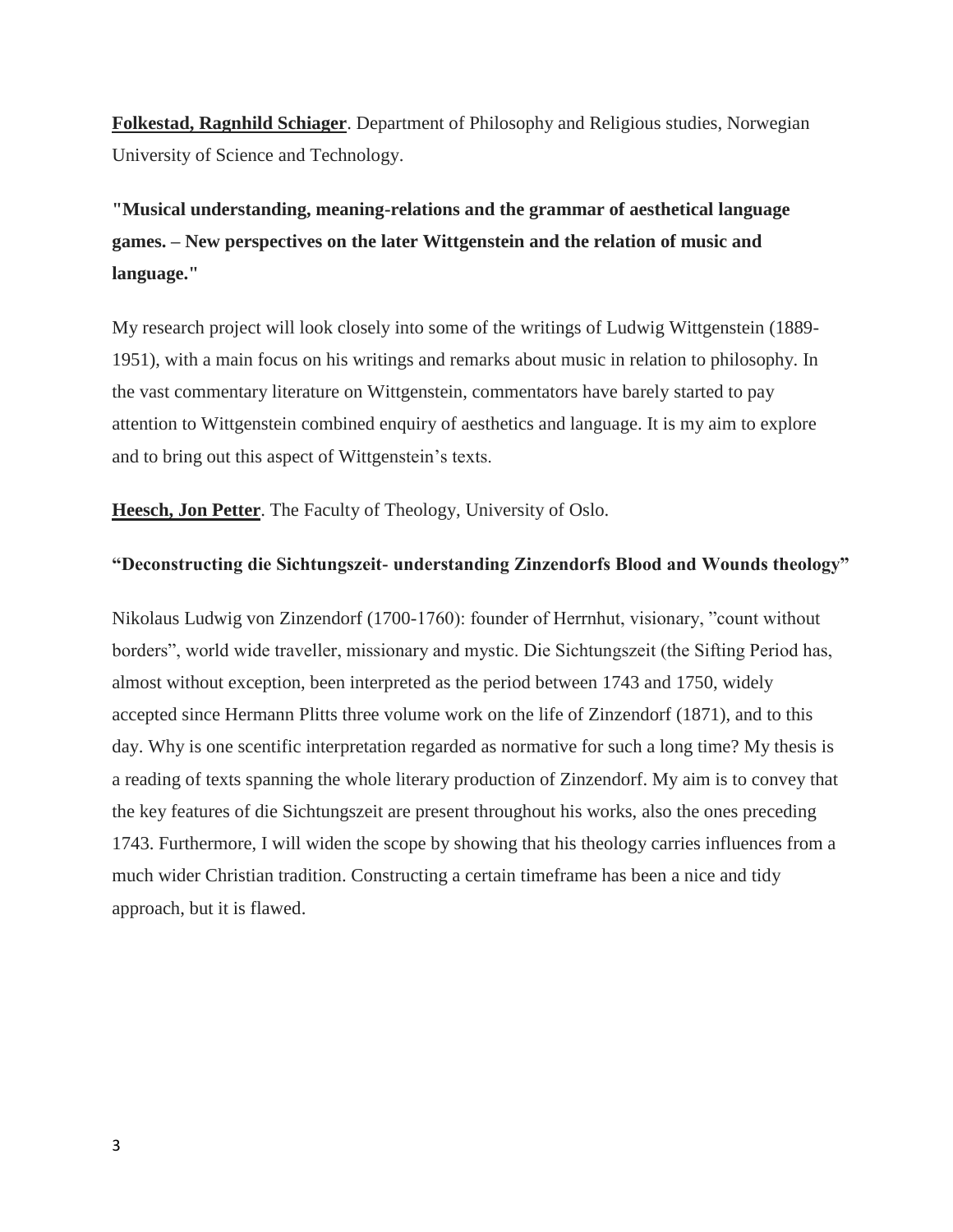**Kloster, Sven Thore**. The Faculty of Theology, University of Oslo.

# **"Text and Tradition: A critical study of interpretations of historical continuity in a contemporary Protestant theology"**

The overall research question of the project is "how can the relation between historical continuity and change be interpreted and conceptualized within contemporary Lutheranism?" From a Protestant point of view this question concerns hermeneutical topics such as authority, tradition and textual interpretation. The project explores constructions of history and tradition in the theologies of Gerhard Ebeling and Christine Helmer and subsequently brings these interpretations into dialogue with Michel Foucault's critical thinking and Aleida Assmann's concept of cultural memory. Thus, in a wider sense, the project also elaborates on the relation between systematic theology and contemporary intellectual thinking.

**Niangwujia, Xxx.** Department of Culture Studies and Oriental Languages, Faculty of Humanities, University of Oslo.

## **"Rituals to Sacred Mountains and Religious Authority in Amdo"**

My research focus will be on a sacred mountain in the Tibetan region, in Qinghai Province, PRC. Its supernatural ruler is revered as a guardian deity. The objective is the documentation, systematization and analysis of rituals to this cult. Research questions are what is the cosmological logic of local religious cults and their relation to the social and cultural contexts, how they change and relate to local religious authorities.

**Seljeseth, Ida**. Department of linguistics ans Scandinavian Studies, Faculty of Humanities, University of Oslo

## **"Clear Language and Citizenzhip "**

The main goal for this project is to develop a method for clear language work, based on classic and modern rhetorical insights into language, text and communication. The project will include an exploration of the term clear language - both how it is used in Norway today, and in light of rhetoric, sosial semiotic and pragmatic theory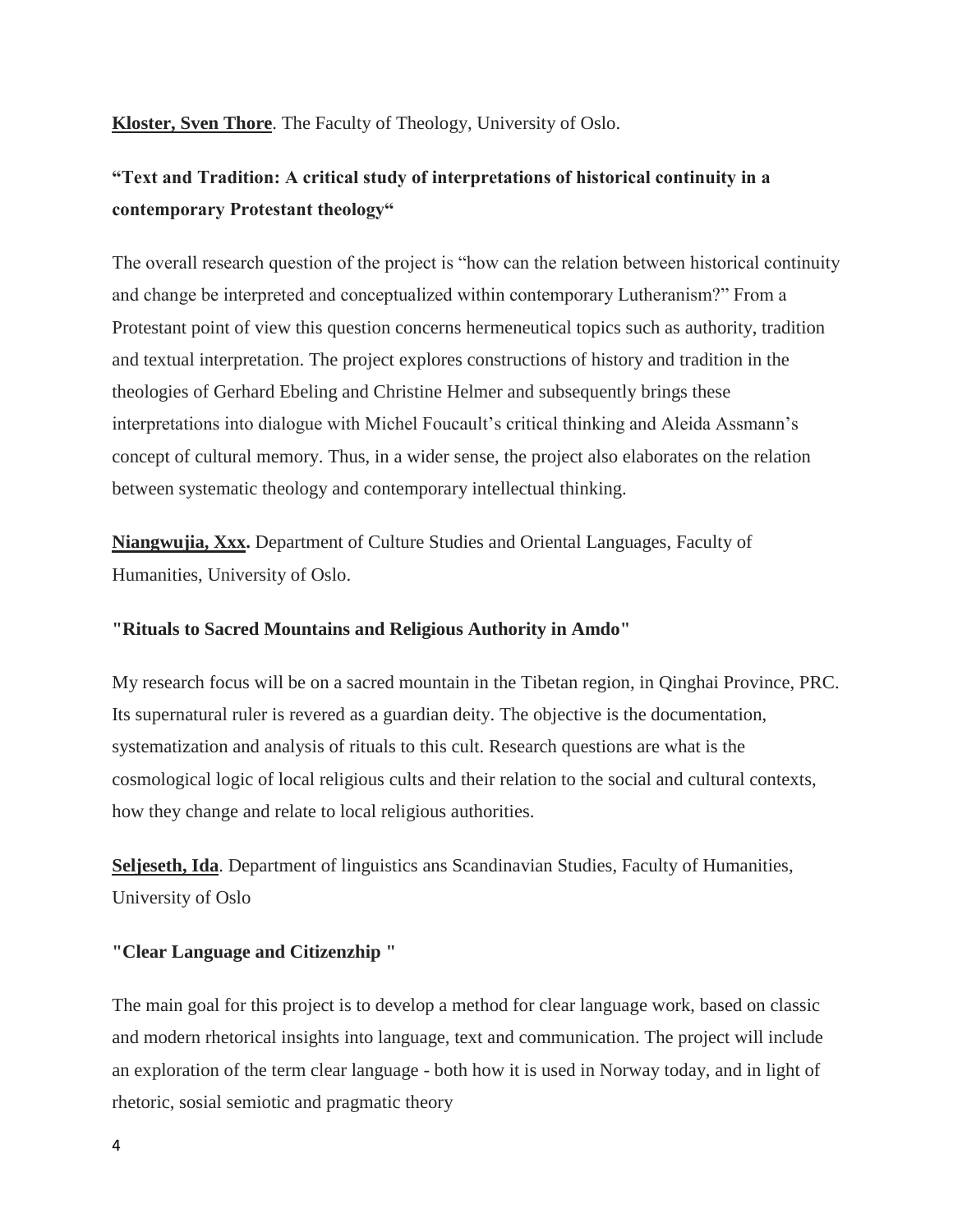**Sætre, Per Kristian Hovden**. Norwegian School of Theology, Oslo.

# **"Solomon Between the Lines. Meanings Made by the Memories of Solomon in the Gospel of Matthew."**

The project investigates how diverse first century traditions connected to Israel's king Solomon may have informed the first readers of the Gospel of Matthew and influenced their interpretation of the text and their image of Jesus.

**Tutty, Paula**. The Faculty of Theology, University of Oslo.

## **"The monks of Nag Hammadi: contextualising a monastic community in late antique Egypt"**

Amongst the cartonnage material of the Nag Hammadi Codices were discovered a group of letters belonging to a community of fourth century monks. The main objective of my research is to contextualise this community in order answer important questions regarding our present understanding of the monastic manuscript culture of the period and the production of surviving literary texts.

**Røren, Anastasia K.,** Department of Literature, Area Studies and European Languages, Faculty of Humanities, University of Oslo.

"Documenting the nation: Documentaries as discursive nation-building Tools."

The project Documenting the nation: Documentaries as discursive nation-building tools aims to investigate how the nation-building in Russia is visually documented, to investigate to which extent images and texts have been appropriated by different stakeholders (state, church, authorities, society and media) and interpreted in the documentaries.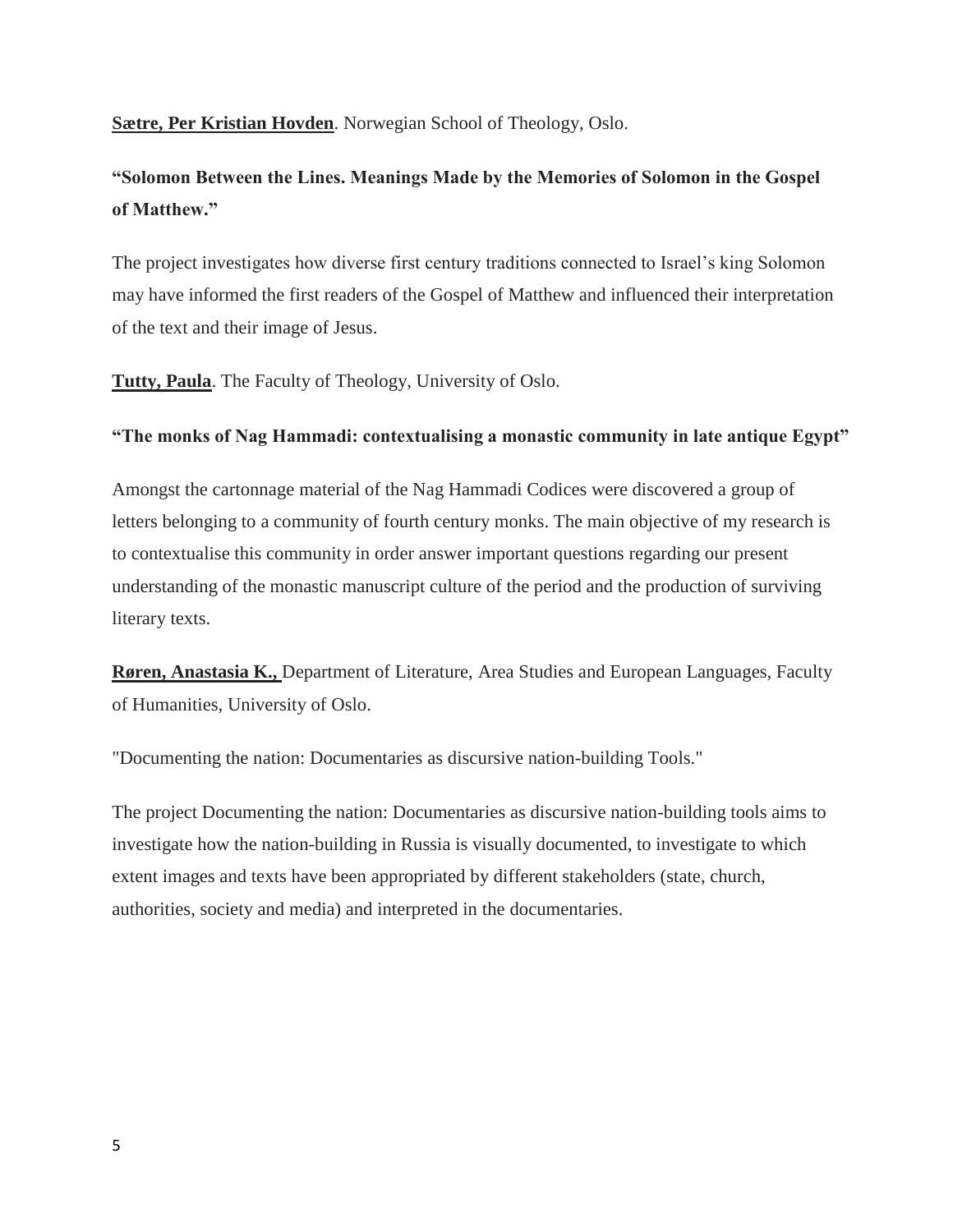## **Woker, Hilde** University of Tromsø - The Arctic University of Norway

#### **"The interaction between law, science and technology within the law of the sea"**

The law of the sea is destined to be troubled by interactions between law, science and technology. It is, after all, a legal convention regulating the physical and technical use of the oceans and their resources. This forces lawyers and Judges to delve into scientific questions, which they are not qualified to do. My thesis aims to provide an analysis on the philosophical interaction between law, science and technology, and what this means for international adjudication.

**Zakariassen, Kari**. The Faculty of Theology, University of Oslo.

### **"Trees of Knowledge"**

My PhD project "Trees of Knowledge" is within the field of Hebrew Bible/Old Testament studies. I am interested in trees that are related to knowledge and can be interpreted as oracle trees. In addition to examination of texts from the Hebrew Bible, I will investigate comparative textual material and iconographic material from the ancient Near East.

#### **Guests**

**Breu, Clarissa**. Universität Wien, Evangelisch-theologische Fakultät, Institut für neutestamentliche Wissenschaft, Wien, Austria.

### **"John and Revelation. A postmodern analysis of the relation between text and author"**

In my dissertation, I analyze John in Revelation as an author from the point of view of postmodern literary theories focusing on the question of how authorship affects the text's authority. John is seen as part of the text, as a function attributed to the text. The text of Revelation and its reception in exegetical literature and other interpretational processes are being analyzed and compared to other apocalyptic texts.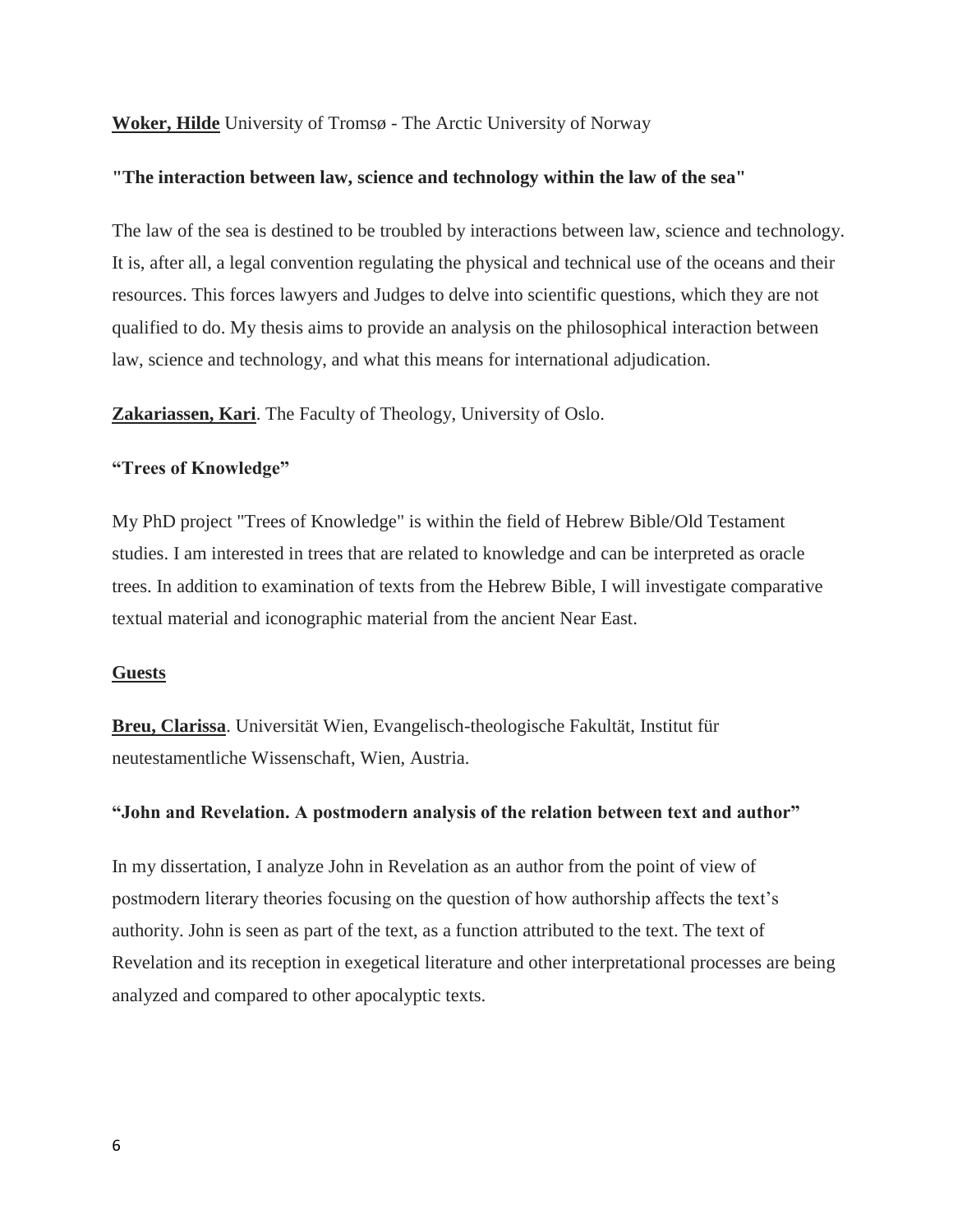### **Linjamaa, Paul**

### **"Tripartite Tractate and Early Christian Ethics"**

In my dissertation I deal with a text that has received unduly little attention. The Tripartite Tractate is the longest text in the Nag Hammadi-library (not counting the severely fragmented Zostrianos-text). I engage the ethics of the text and discuss some previously unstudied aspects of early Christian ethics. For example, I discuss the question of early Christian determinism and the possibility of creating a viable ethical system even though one rejected the theory of free will. The reception of Platonism is often noticed in discussion of this text but I argue that we also need to pay close attention to the reception of Stoic and Peripatetic philosophy in studies of early Christian ethics. I also engage questions that deal with the category Valentinianism. For example I scrutinize the category "School of Valentinus" and how we should understand the categories material, psychic and pneumatic which are often presented as typical Valentinian characteristics.

#### **Winterberg, Alberto Alfredo**

**"**The authority of memory: Cultural semiotics and mnemohistorical traces of Ancient Egypt in Late Antique Hermetism**"**

The investigation of textual authority is a fundamental tenet of my dissertation project in a twofold way. While the texts I deal with are to be understood as philosophical and religious authorities for the reader of Antiquity, their peculiar Egyptianizing elements can be explained as mnemohistorical representations stemming from the Graeco-Roman fascination for Egypt. Thus, the current investigation is concerned about the dominance of a certain discourse, which in turn moulds a certain genre of philosophical and religious speculation due to its mnemohistorical representation of Egypt as a source and origin of the Hermetic doctrine. The approach towards this project is by its very own nature interdisciplinary, as its theoretical tenets are to be found in the sociology of Maurice Halbwachs, the investigations of Ancient History, Classical Philology and Egyptology. A further exchange of theory and methodology with further fields of research will surely be of benefit for all participants.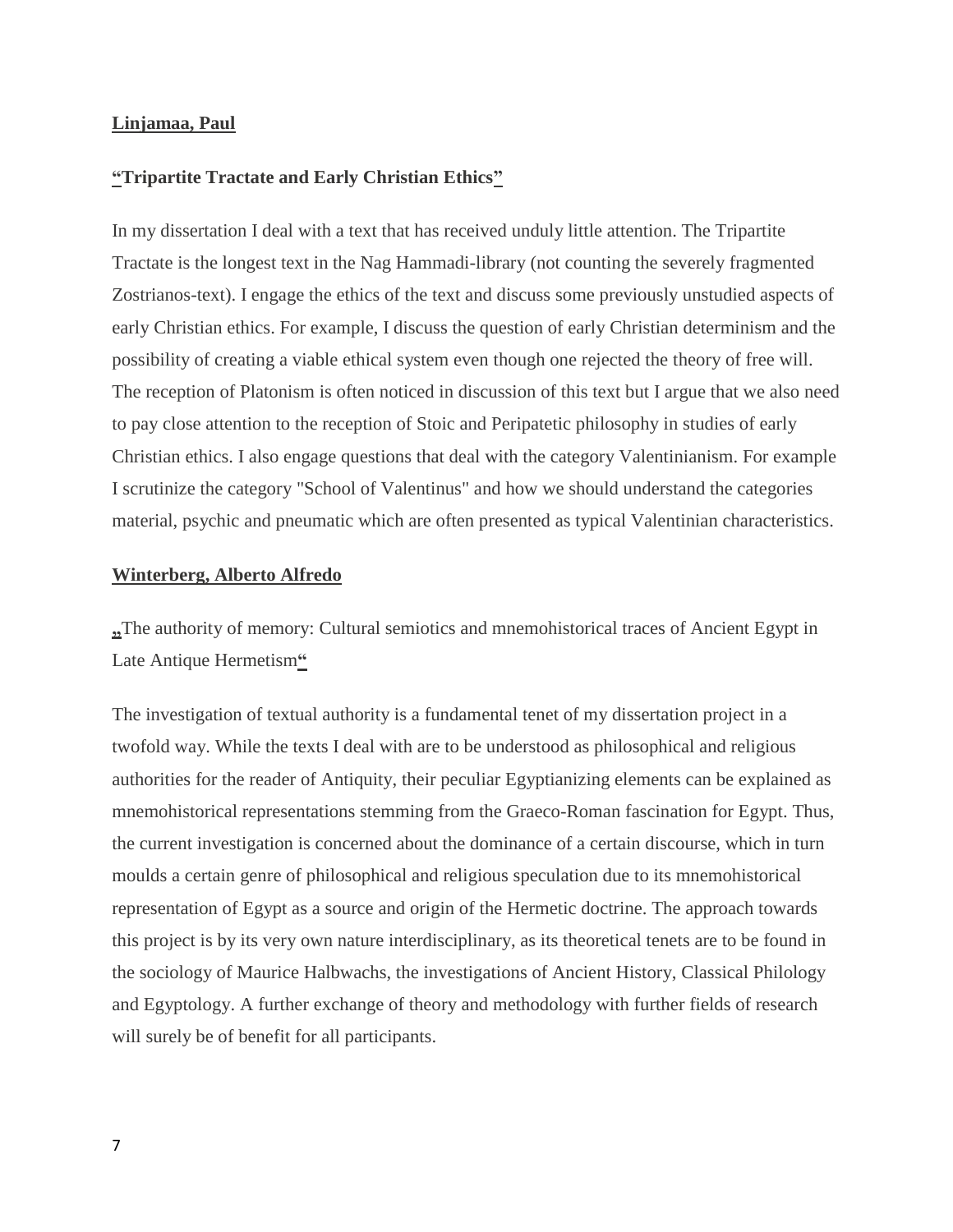Since its first modern scientific investigations by the so-called Religionsgeschichtliche Schule, the Late Ancient, only literary proven, thought stream called Hermetism gave rise to a series of heated debate. Due to its apparently paradoxical nature – a mixture of Greek philosophy, Hellenistic Judaic thought and a narrative framework consisting of several Ancient Egyptian motifs and mythologumena – the investigation of its possible Egyptian origins became a very controversial concern. While the proponents of an Egyptian genealogy mainly tried to prove their claims by the comparison of mythological parallels in the Hermetic texts with Egyptian sources, their opponents devalued the Egyptian component by reducing it to a mere stylistic device or façade without attaching too much meaning to it.

The aim of this dissertation project is to explore the Egyptian motifs in Hermetic literature from another point of view. Rooted in the theory of mnemohistory of the French sociologist Maurice Halbwachs – which in turn was received and deepened to a specific context of Egyptian Antiquity by the German Egyptologist Jan Assmann – the form and function of the reception of Ancient Egyptian motifs shall be investigated from this point of view. While this notion does not strive toward the discovery of an Urtext which was trans- and deformed in later stages of development, it values every textual stage as it is. Mnemohistory acknowledges that every act of remembering is accomplished in a certain moment – right now – and is therefore highly dependent on the circumstances in which the memory is processed. Moreover, the memory of the remembered object is not the object itself, but a mental representation, as mentioned, conditioned by many factors.

With this underlying theory, the form, context and function of the received Egyptian mythologumena shall be investigated and proven as meaningful sources of legitimation and authority, which derive their sense from the previous Greek historiographical and philosophical discourse about Egypt. In this sense, the mentioned extreme approaches of "pure comparison" and "pure fiction" shall be avoided and the cultural semiotics of the Egyptian Hermes shall be made clear.

The analytical framework for this project is derived from a branch of German historians of Classical Antiquity (Westermann, Rosenberger), who have investigated its reception in other contexts. This fourfold model consists of the base of reception, the objects of reception, the method of reception and the interest of reception.

The base of reception consists of the totality of all available information about a certain subject

8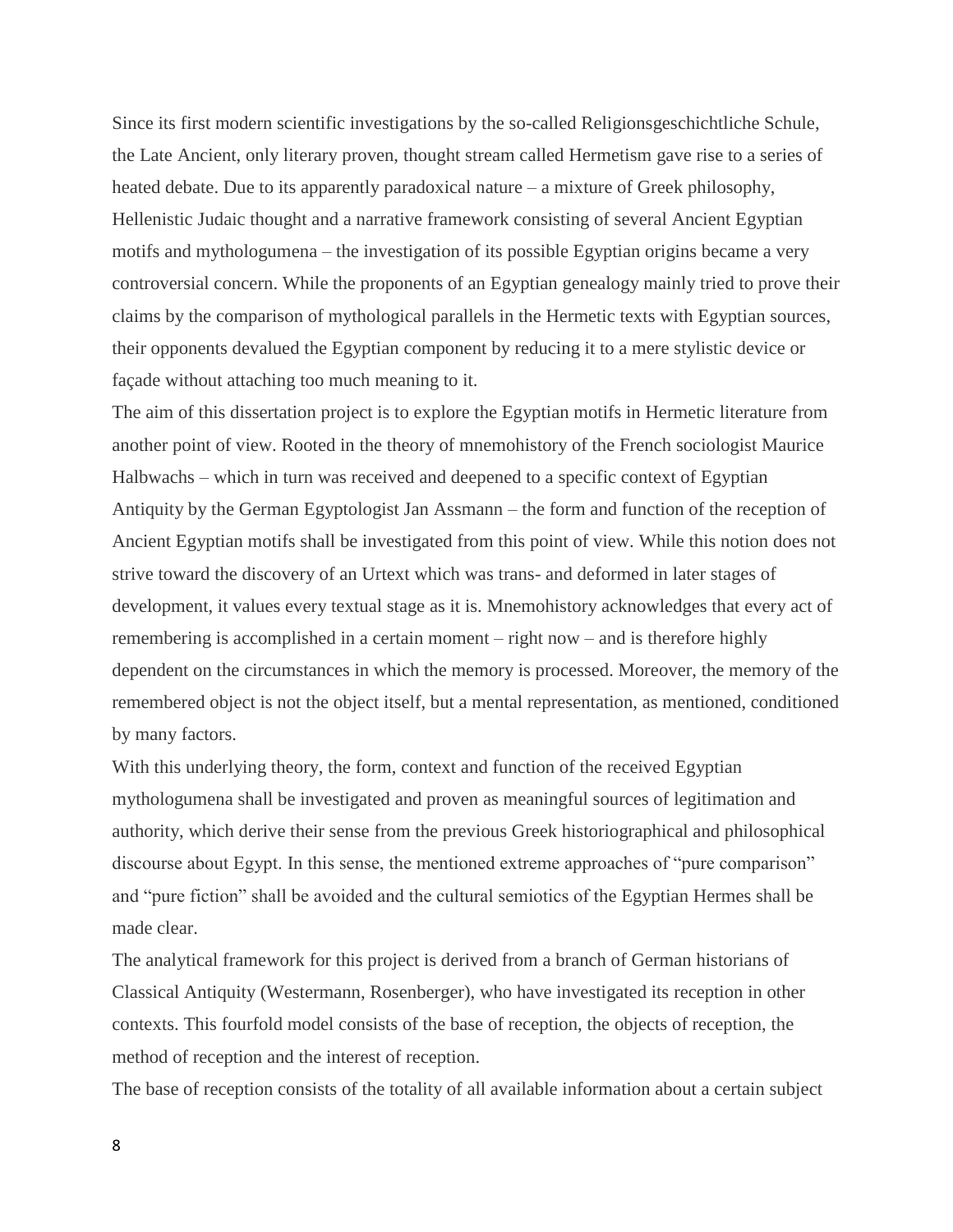which enables the process of reception itself, which in this case consists of the discourse about Egypt. The objects of reception, in this project, are the Egyptian motifs and mythologumena. The method of reception consists of the analysis of how the received objects are treated and what function they do accomplish on an intratextual level. Finally, the interest of reception will be derived from the contextualization of the previous analytical steps and shall demonstrate how the mnemohistorical authority in the fields of metaphysics of Ancient Egypt serves as a legitimation strategy for the genre of the philosophical Hermetic literature.

### **Calhoun, Allen**

**"**History of Taxation in Christian Theological Thought**"**

My research seeks to excavate the narrative of the law of taxation as it has developed in the Christian tradition, examining particularly what tax is, and what it is for, through the history of Christian theology. A further purpose of my study is to determine how and when distributive justice was formalized and became connected to the practice of taxation.

My PhD research project seeks to excavate the theological narrative of taxation in western history. Although political and cultural developments connect the highlights, the project is primarily a text-based study.

The project's starting point is to identify the contemporary problems in tax philosophy. These problems include (1) the fragmentation of law into areas that support market forces and areas like tax—that are thought to promote justice and equity, and (2) the lack of a substantive norm of justice to enable tax law to meet its supposed goal. The project then asks whether these problems came about historically. The overarching question is whether there is a theological component now missing—in the history of western tax philosophy that can explain the contemporary problems. That is, did theological commitments once order the ideas in tax philosophy that continue to operate but now seem unrelated and contradictory?

The project's specific research questions include the following:

• Which thinkers in the western Christian tradition provided political theologies in which tax philosophies were integrated? The institution of taxation itself operates as authoritative and operates through authoritative texts. The writers discussed in the project accept the authority of